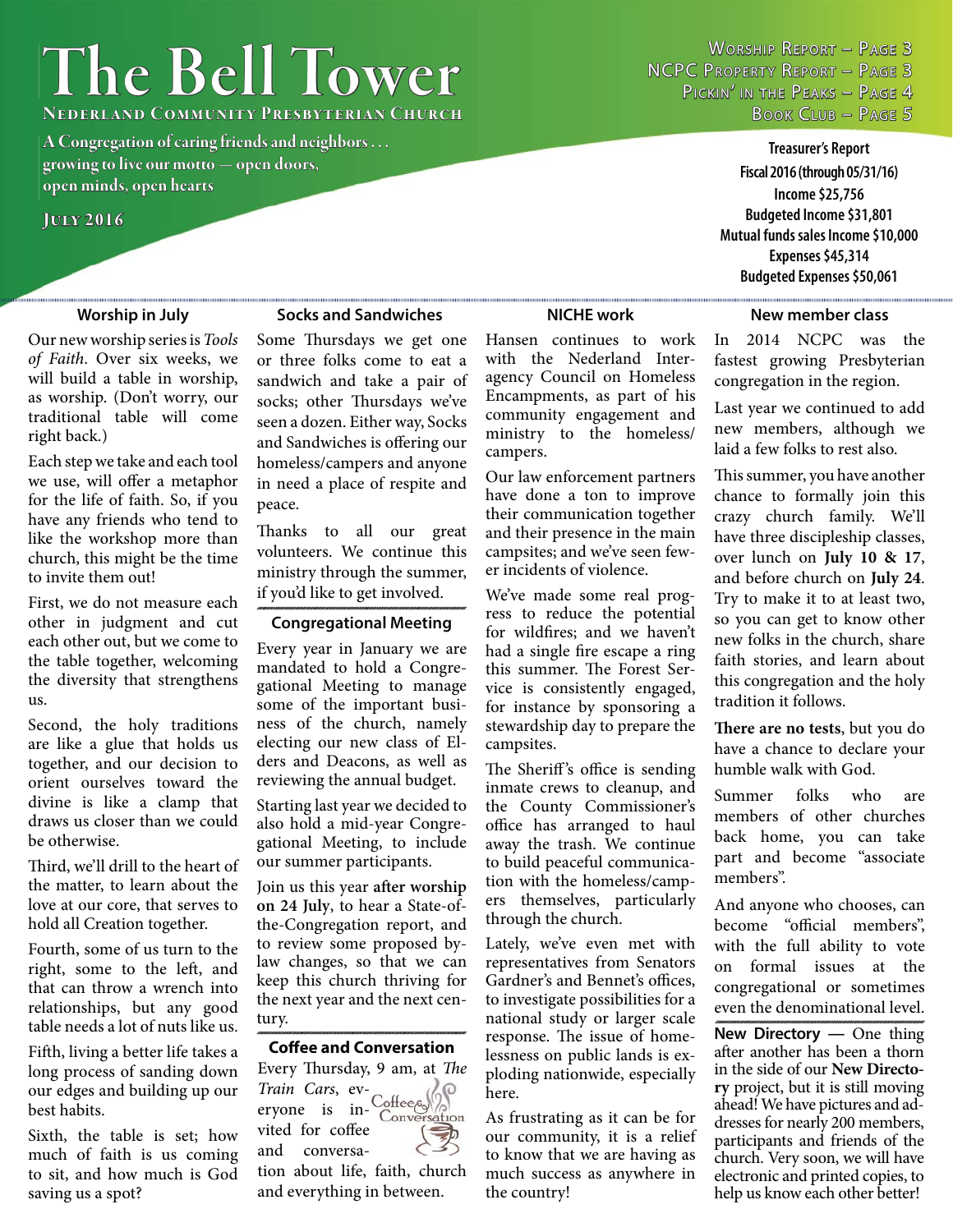# **Corner for Youth original contract of the Mission**

A place for news, reports and updates on our church youth AND a place for our youth to let folks know what's happening, what's needed, your concerns. Let your *Voice* be heard*!!*



**Rocky Mountain Mission**

The first two Rocky Mountain Mission groups have been busy around town! They transformed Chipeta Park, worked on a home for someone in need, helped a senior with yard work, helped out at the Carousel of Happiness, started a garden at Town Hall, and more!

Next, we get groups from Omaha (17-23 July) and Houston (24-30 July).

Again, these teenagers will eat and sleep at the church, do outreach work around the community, and learn about their place in God's great drama, through the wonder of our mountains.

Talk to RMM Coordinator Wes Stiefer (ncpctreasurer@gmail.com), if you can help make them feel at home, or know of a good project they could do to help our neighbors.



### **Mission Team** *– Dennis Whalen*

The Nederland Food Pantry completed another successful fund raiser that will help considerably in providing food assistance to those within the greater Nederland Community. Just a reminder, the Food Pantry provides food assistance to supplement the food people are able to obtain elsewhere, for those who can provide proof of a local address.

The Food Pantry is collaboratively working with the Clothing Closet and the Indian Peaks Radio Club to apply for a grant for heat in the Community Center's West wing rooms that're used by these organizations. We're hoping that we can make these a much more comfortable and useful environment during the Winter months.

The Food Pantry is also doing initial work, hopefully, to get a grant to get showers in the Community Center in the next year. This will require the approval of the Nederland Board of Trustees which will depend on the identification of plans for

# **July Birthdays**<br>
Martha Ann Hogrefe<br>
Nick Kozel<br>
Bob Kochen<br>
Ray Rovey<br>
Barbara Stiefer<br>
Bonnie Greenwood<br>
Aaron Berkeley<br>
Michelle Kozel<br>
Judy MacDougall<br>
Al Nelson<br>
Al Let <u>Your</u> Voice Be Heard

- 2 Martha Ann Hogrefe
- 6 Nick Kozel
- 8 Bob Kochen
- 11 Ray Rovey
- 14 Barbara Stiefer<br>15 Bonnie Greenw
- 15 Bonnie Greenwood
- 22 Aaron Berkeley
- 24 Michelle Kozel
- 24 Judy MacDougall
- 25 Al Nelson



**Let** *Your* **Voice Be Heard***!* **Contact Annie Savage**

> **MEN'S GROUP . . .** usually meets

the third Sunday of each month at 4 pm. This month, that would be **17 July at Salto.** 

Let's come celebrate Jim finishing his latest round of chemo, and raise a toast to Mark's dad, who just a few weeks ago took his final lap around the rally course of life

the use and maintenance of the showers such that they don't become a future problem.

The Clothing Closet is closed for the summer months and will reopen in mid-August. Over the summer a fund raising effort will be initiated to obtain the necessary funding to purchase clothing racks so that the Clothing Closet doesn't have to clear all the racks and return them to Mountain Forum for Peace to be used for the MFP's annual yard sale.

We had 8 adults and 3 children attend the initial Summer Socks and Sandwiches. We expect this number to grow as the word spreads among the homeless community. This provides a wonderful opportunity for communication between Nederland folks and the homeless resulting in a much better relationship.

If you treat others with respect they'll respond with respect.

(*Pssst!* That's you and me folks.)



*Please keep these folks and circumstances in your daily thoughts and prayers:*

All the youth and leaders in churches that will be participating in Rocky Mountain Mission; Judy Anderson; Anastasia and Brooke Blinebry; Willi & John Brocklehurst; Marylou Harrison's family; Mike Haynes' family; Don Henningsen; Doris Hobaugh; Robert Manes; Miles Pancoast and family; Torin Perret and family; Russ Peterson; Rhonda Skeie; David Skinner; Mike Smith; Jim Stevens; Vince Suich; Atashnaa Werner; Love and consideration within churches and denominations in turmoil; For those serving in the military; Safe travels for all our summer partners at church.

### **Vacation Bible School**

Did you like Vacation Bible School? You have another opportunity for children to enjoy the music and arts and stories!

Christ the King Community Church in Black Hawk, is welcoming kids to their VBS, July 18-22, 6:30-8:30 each evening.

They meet at the Gilpin Rec Center. Call Patty Unroh for any information, 303- 582-5753.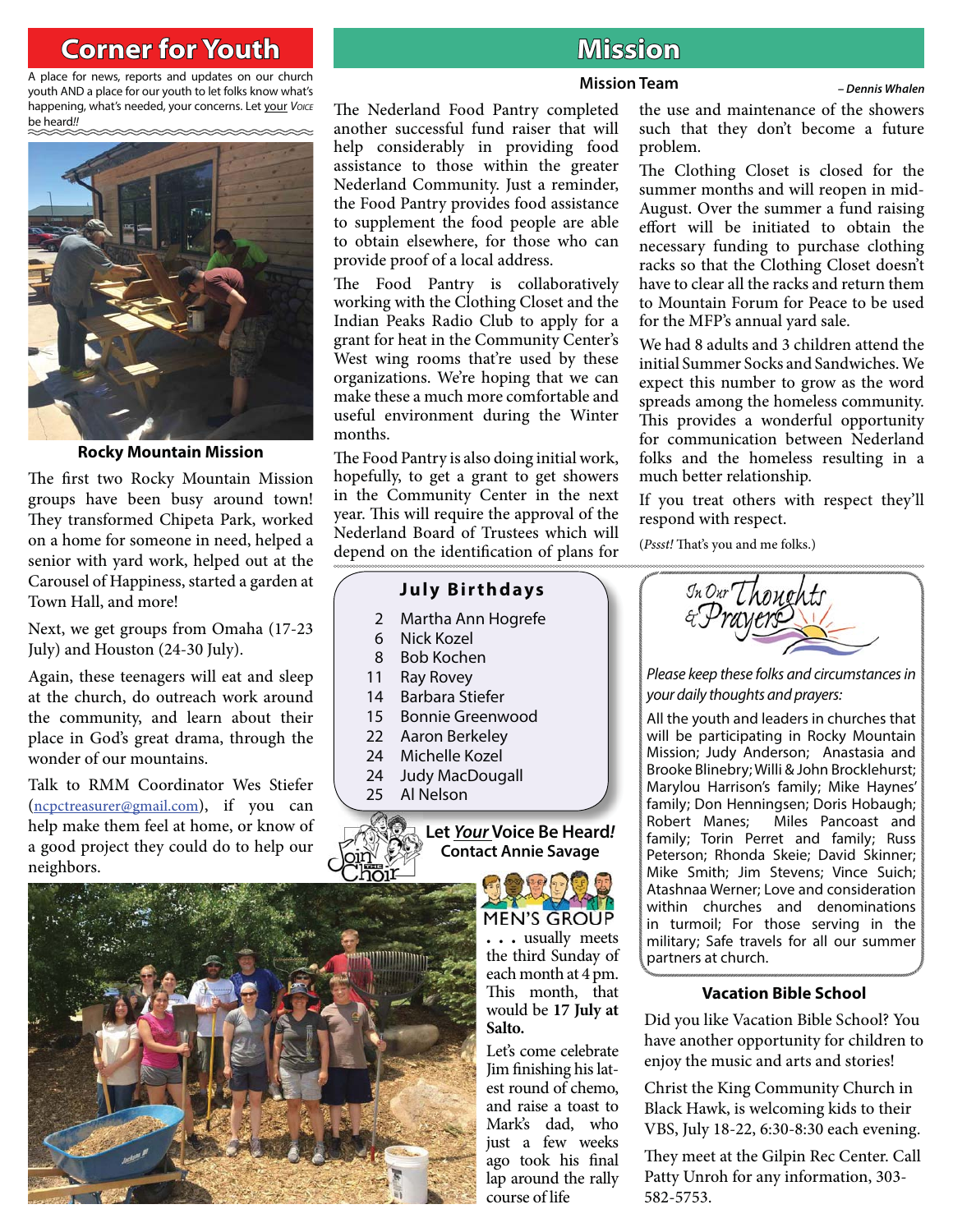## **WORSHIP** *FATHER FORGIVE ME, FOR I KNOW NOT WHAT I DO*

– Dean Rundle, *NCPC Worship Elder*

You may know how it goes. Your job moves around the country – three years in one church, four in another, and maybe a couple years where your shadow doesn't darken the halls of any church. You arrive in a new town, and look for a place to find peace and comfort for an hour on Sunday mornings.

That was me in Nederland in 2003 when I first stepped into NCPC. For the next 12 years I attended off and on – completely on the receiving end of the benefits offered by our "Little Brown Church", and the people who inhabit it.

Last year you might say the Spirit moved me (Baptist friends would say I was "convicted") to formally join NCPC as a member and start giving back a little for all the joy and comfort I'd been receiving here as either a frequent or occasional visitor/worshipper.

I volunteered to host the after-service fellowship a couple times (Spirit telling me to start giving back) and in less than a year the darndest thing happens. The preacher calls me and says that certain, possibly irrational, souls have suggested that Dean Rundle should be considered for appointment as Elder for Worship, and to serve on the NCPC Session for a term of three years.

As a former life-long Methodist, and only a novice Presbyterian, (I seem to recall that the Missouri Synod Lutheran elementary school I attended was fairly critical of Calvin and those pre-determination Presbyterians he spawned) I'm not quite sure what Elders and Sessions are. But, I can't blow off the Pastor – in for a penny, in for a dollar – so I say, "Sure, I'm willing to do that". I took my vows in April and have been trying to figure out I'm supposed to do since then.

I have always received great peace – the "peace that passes understanding" - from attending worship services and I want to do what I can to facilitate that peace and joy for as many people as we can cram into our Little Brown Church. I need your help and guidance to do that.

My first personal goal is to get to know more people better. I know more faces than names, and look forward to studying the new directory to help me put those together. I'll do better at visiting with those of you I don't know in fellowship.

Secondly, I hope to hear ideas from the congregation – members, regular worshipers and visitors - about our Sunday services.

Please let me know what you like, what you don't like, and what we can do to make our worship more rewarding and meaningful to each person and family who grace our sanctuary.

If the Spirit is moving you to serve as an Usher or Liturgist, let me know. Whether you're from a "founding family" with a century of membership at NCPC, or someone new to our mountain home, let me know what you think.

Please call me any time at 303-570-3190, or email me at bluguzman@gmail.com. I look forward to hearing your thoughts and working to make our church as much as it can be for as many people as possible.

Th anks and God Bless You.



### **Emily in Guatemala**

Congratulations to Emily Haynes! On her summer break, Emily is traveling to Guatemala this July to teach science at Escuela Proyeto La Esperanza, a School for a Plan of Hope. Pray for her kids to be receptive and respectful, and ask her about this adventure when she returns.

### **Deacons**

The Deacons care for our congregation and community in many ways. One way is by bringing meals to people in need. But there are only a few of them, and a whole bunch of you who can cook! So, if you would be willing, once in a while, to make a meal for someone who is sick, please tell Tricia Stiefer or David Ford to put you on the list, and the Deacons will get in touch when it is needed.

### **July Anniversaries**

- 7 John and Judy Anderson
- 12 Frank and Susan Lutz
- 17 David and Liz Ford
- 30 Tricia and Wes Stiefer

### **NCPC Property Report - June 2016**

**— Jim Reis,** *NCPC Property Elder*

The annual church clean up day happened on June 4th. We had 6 church members come pull weeds, mow/weed eat grass, sort through old stuff in the closet and plant flowers. One non-member also came up from Longmont to plant flowers and pick weeds (Shirley, my 70 yr old mother). With the limited help we had, we focused on the Guyer garden area. It looks much better than last year at this time. My thanks to Pat and Gary Ennor who planted many beautiful flowers in the garden a few days in advance of the cleanup day. There is still much weed pulling to do in front of the church ramp/parking spots. Getting our church members to come put in a couple hours work once a year has been a real challenge. I don't know the answer to this but currently, the few do the work of many.

Mark Stringfellow (my neighbor) came down at my request to look at a drainage issue we have in front of the church. Turns out we have a sump pump in the crawl space under the church that is pumping rain water into a low area right in front of the church. We determined I needed to dig a 75' long trench, 20-30" deep to the creek for proper drainage. This would have been extremely labor intensive using a pick/shovel to get through the tree roots and rocks. I wasn't sure it would get done this summer. Mark brought his heavy equipment down during week and used a trenching tool to complete the work in 2 hours. He saved me many hours of work. I am very grateful that a member of our community who doesn't even attend out church, dedicated his time, fuel and equipment hours to help us.

A recent attempt to break into the church destroyed the window screen by the rear door. I don't know the details of this hopefully unsuccessful break in attempt but found the screen ripped up. David Ford accepted this repair project and will get it fixed this month.

**Continued Page 4 Col 3** The request for storage of heavy equipment in the church parking lot by the NEDPEDs contractor (sidewalks project) this summer is a non-issue. We made the parking space available during the week as the shared use agreement with the town requires. The contractor decided to store their equipment on the ball field next to the teen center. This was due to the requirement that they move the equipment from the parking lot on Sunday mornings for our church members.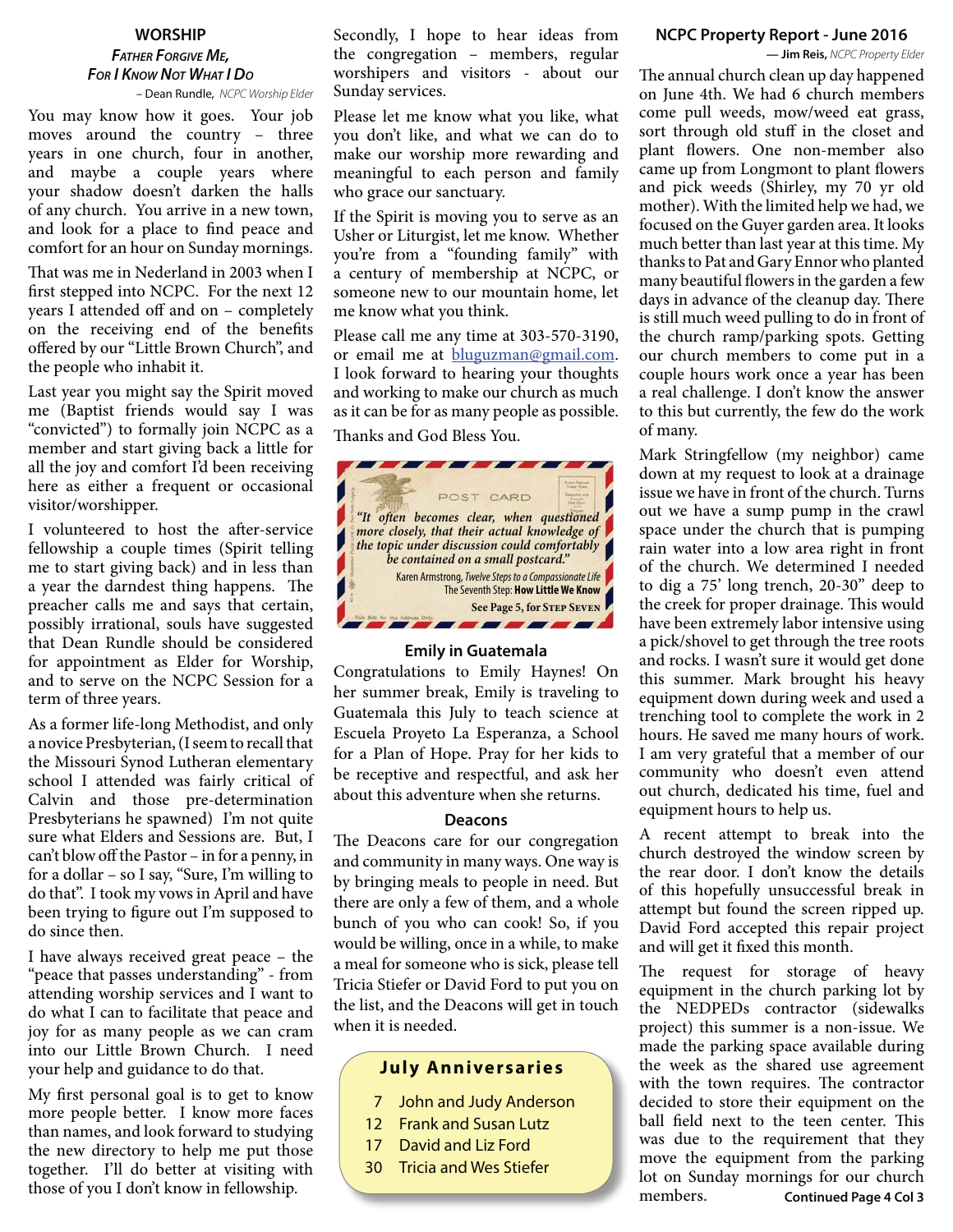

### **Pickin' in the Peaks**

— Annie Savage

In what is fast becoming a tradition, Nederland Presbyterian erupted in song yet again in the week immediately following the end of the school year.

Pickin' in the Peaks Family Bluegrass Camp is a camp founded by Annie Savage (fearless Nederland Presbyterian Music Director) with the help and partnership of Barb Hardt and Doug Armitage and co-directed by teacher and songwriter, Kevin Slick.

It brings together kids and adults in the beautiful setting by the creek. It is a joy to spend some of the most beautiful weeks of the summer in Nederland, making music with great folks.

The camp, which added funding for 4

scholarships donated by the church, welcomed about 30 campers to the camp this year in addition to 5 faculty members from the band Jeff Scroggins and Colorado.

The camp runs the second week of June each year and features world renown bluegrass pickers teaching the traditional bluegrass instruments in addition to daily lessons in jamming and singing as well as song-writing and performance practice.

The folks at Pickin in the Peaks hope to continue occupying the church once a year for this special opportunity. They are grateful and blessed to share the building and express their thanks to the folks at Nederland Presbyterian for making this happen yet again!

### **Continued – NCPC June Property Report**

I installed a dual hose fitting on our outside faucet. Last year the garden hose was disconnected almost daily for campers to fill their water jugs. The faucet is only 6" from the ground making reconnecting the hose a 5 min struggle each time the garden needed to be watered. I placed a 2' length of hose on 1 side for campers to more easily fill their jugs and the garden hose on the other.

I installed a garden hose reel near the outside faucet to make rolling the hose up easier and encourage others to water the garden occasionally (stated hopefully).

A large piece of flagstone on the steps near the bridge has come loose. As this gets worse this will become a hazard for our elderly members. Looks like the flagstone needs to be re-cemented in place to fix it right, this is on my list to complete.

### **Good bye, Kathy!**

Kathy Lammers has been a great part of our congregation for about a year and a half. She was a caretaker for Betty Munson, sung in the choir, and served on Hansen's Pastoral Relations Committee. Now, her youngest daughter Kaitlyn is finishing college in Kansas and they are going to move to the Seattle area together. Get this: they are looking for a good church first, and deciding where to live when they find one! Godspeed to you, Kathy! We'll miss you.



*Vacation Bible School — June 2016*